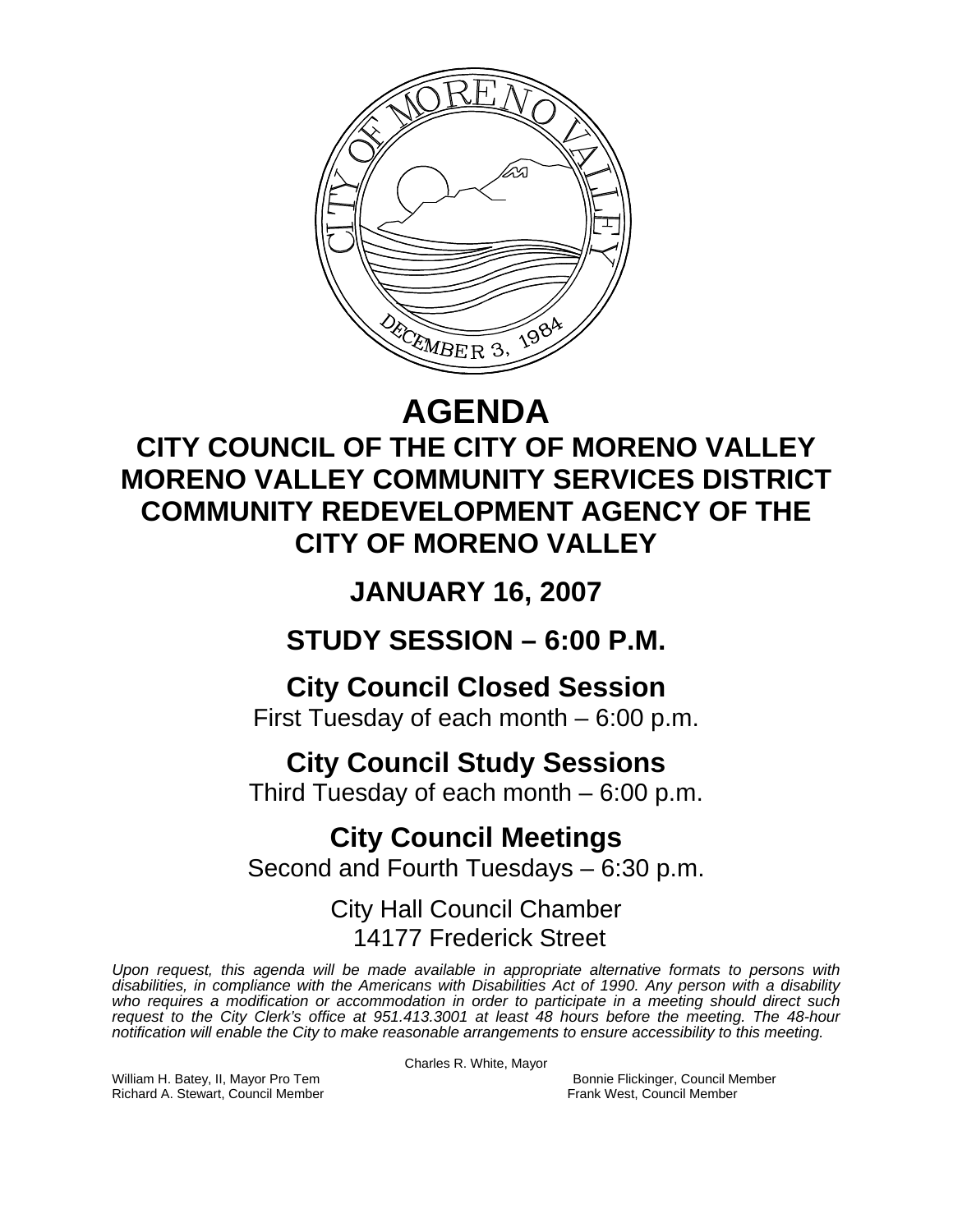#### **AGENDA MORENO VALLEY CITY COUNCIL MORENO VALLEY COMMUNITY SERVICES DISTRICT COMMUNITY REDEVELOPMENT AGENCY OF THE CITY OF MORENO VALLEY STUDY SESSION - 6:00 P.M. JANUARY 16, 2007**

- **CALL TO ORDER**
- **PLEDGE OF ALLEGIANCE**
- **INVOCATION**
- **ROLL CALL**
- **INTRODUCTIONS**

### • **PUBLIC COMMENTS ON MATTERS UNDER THE JURISDICTION OF THE CITY COUNCIL**

There is a three-minute time limit per person. Please complete and submit a BLUE speaker slip to the City Clerk. All remarks and questions shall be addressed to the presiding officer or to the City Council and not to any individual Council Member, staff member or other person.

- 1. GPS/GIS Presentation for PD PowerPoint Presentation (Slides not available at time of printing – to be provided under separate cover) **(PD/10 Min.)**
- 2. Riverside Land Conservancy Presentation Regarding Formation of San Timoteo Canyon State Park **(West/White/20 Min.)**
- 3. Mini Storage Facilities **(Batey/West/ 15 Min.)**
- 4. Cops and Clergy **(White/Batey/ 15 Min.)**
- 5. Establishment of "Rancho Belago" as a Community Name for the Area Generally East of Lasselle Street within the City of Moreno Valley **(CDD/10Min.)**
- 6. City Council Requests and Communications

(Times shown are only estimates for staff presentation. Items may be deferred by Council if time does not permit full review.)

 $\diamond$  Oral Presentation only – No written material provided